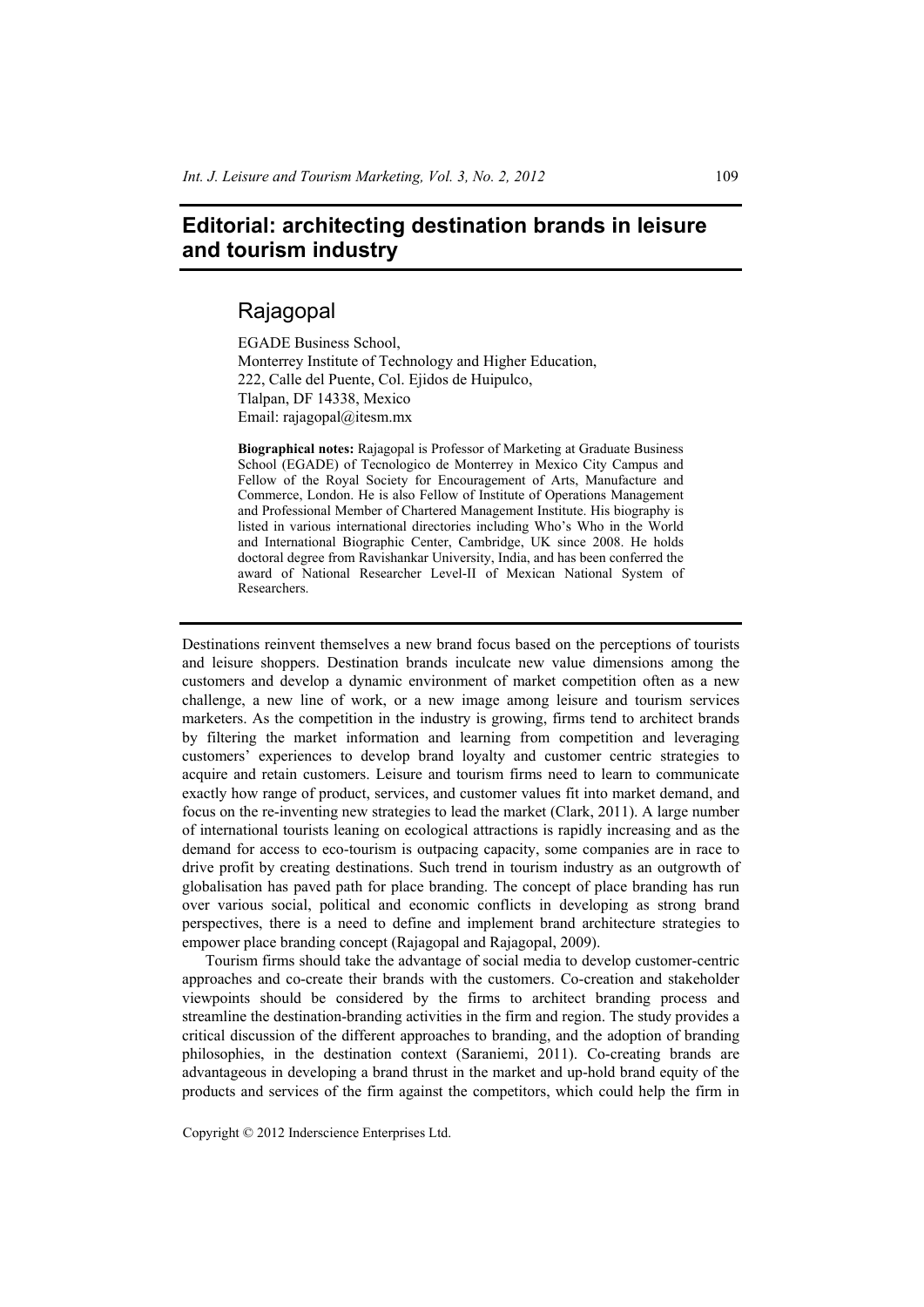## 110 *Rajagopal*

leveraging profitability and determining the new rules of brand management leading to efficacy of the attributes, derived advantages and brand system emerging in relation to the buying power of the customers. Previous studies determine that tourist motivations are influenced by both push and pull forces; and these forces describe how an individual is pushed by motivating variables into making travel decisions and how they are pulled or attracted by destination attributes (Chan and Baum, 2007; Stratigea and Hatzichristos, 2011). It is argued that the combination of strategy, creativity and leadership is going to be the key to the success of global brands and it is necessary to understand how these three disciplines interact, and specifically how this interaction may differ across the markets where the brand is active (Sicco, 2005).

There has been relatively little discussion available in reference to the multiple attributes of brand destination with a focus on brand position. Destination branding in a way is meaningful to the multiplicity of target audiences of interest to stakeholders as it effectively differentiates the destination from competing firms (Pike, 2005). Brand architecture is not a static framework, and need to be monitored and modified continuously. The strategic positioning of services attributes and effective marketing of leisure and tourism packages augment the customer perceptions and help building the long-run place brand values. Destination marketers can focus on the commonality between destination image and destination personality in order to communicate unique destination features and to influence tourist behaviour (Hosany et al., 2007).

This issue of the journal presents five academic papers on destination branding, consumer behaviour, role of technology and impact of social media on tourism branding. These papers discuss primarily on the branding and consumption patterns that plays an important role in determining the attributes of leisure and tourism services and set direction for firms to develop business relations. The process and dynamics of destination brand architecture and transformation in the marketing strategies have been presented in these studies through empirical evidences. We hope that the anthology of five research papers included in this issue would contribute to the existing literature on leisure and tourism marketing, and scope for future research on the subject. The managerial implications suggested in the above studies would drive thoughtful insights in improving the performance of customer centric measures in leisure and tourism firms around the global destinations. The papers published in this issue demonstrate that leisure and tourism research has diversified scholarship.

## **References**

- Chan, J.K.L. and Baum, T. (2007) 'Motivation factors of eco-tourists in ecolodge accommodation: the push and pull factors', *Asia Pacific Journal of Tourism Research*, Vol. 12, No. 4, pp.349–364.
- Clark, D. (2011) 'Reinventing your personal brand', *Harvard Business Review*, Vol. 89, No. 3, pp.78–81.
- Hosany, S., Ekinci, Y. and Uysal, M. (2007) 'Destination image and destination personality', *International Journal of Culture, Tourism and Hospitality Research*, Vol. 1, No. 1, pp.62–81.
- Pike, S. (2005) 'Tourism destination branding complexity', *Journal of Product & Brand Management*, Vol. 14, No. 4, pp.258–259.
- Rajagopal and Rajagopal, A. (2009) 'Place branding architecture for ecotourism', *International Journal of Leisure and Tourism Marketing*, Vol. 1, No. 1, pp.58–69.